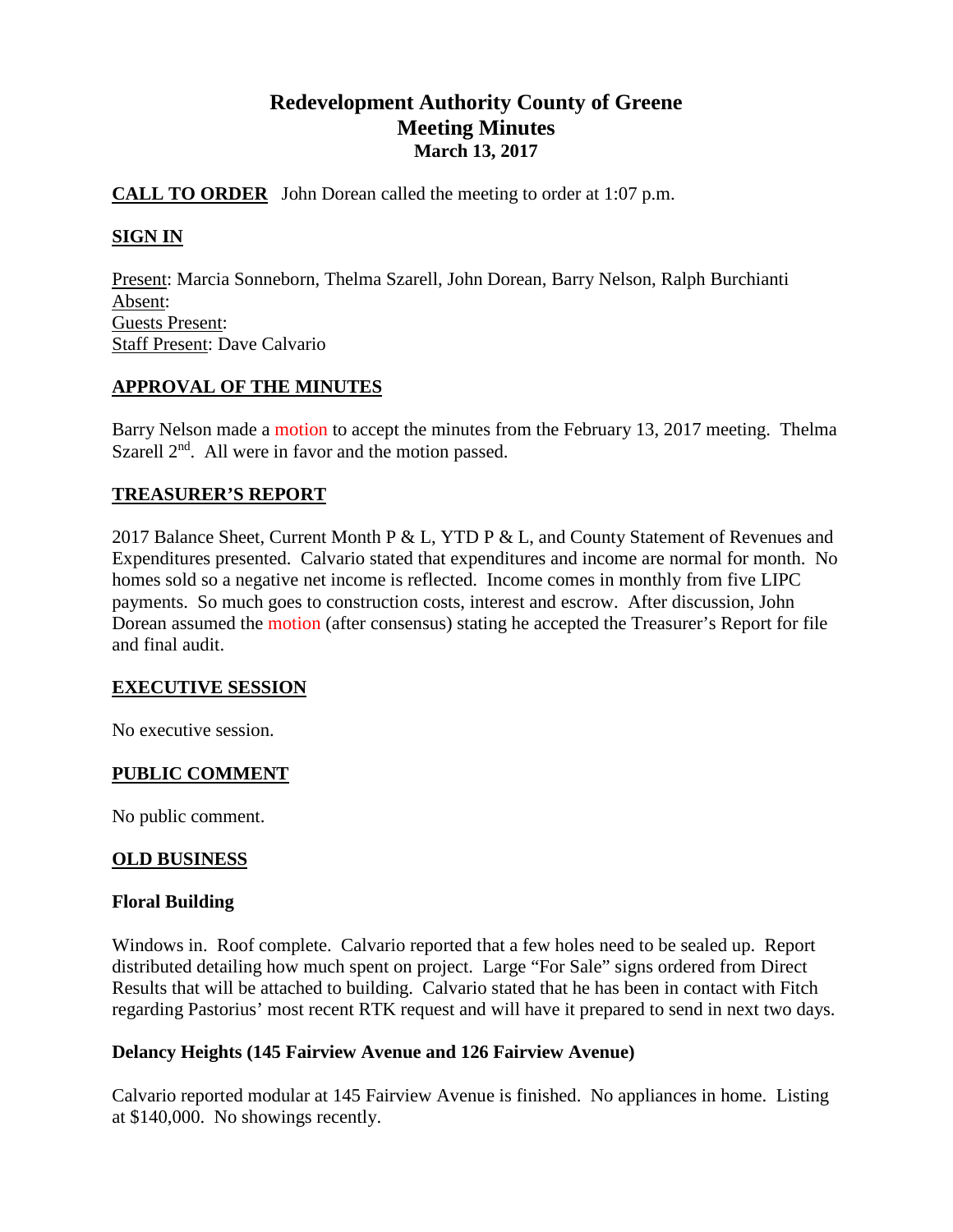No response from Howard Contracting attorney after Fitch's letter to him.

Calvario reported that GCCTC is making progress on 126 Fairview Avenue. Interior studded out, electric roughed in. Pictures of progress distributed. Students are getting paid through a grant from Community Action SW. Larry Frank, BCO instructor; Jennifer Nix, Internship Coordinator; and other support staff are on site every Tuesday and Thursday. Discussions have commenced on similar project for next year.

## **Nazer St. Remediation and Stabilization Update**

Calvario reported that he attended Waynesburg Borough Council meeting on February 13, 2017 to ask Borough for funds and to partner with Pirhl Development and RDA to demolish 343 and 355 Nazer St. which are blighted structures. 343 and 355 Nazer St. are on proposed Judicial Sale list.

Greene County Habitat receiving \$150,000 in 2015 PHARE funds to build two homes on E. Franklin St. RDA will be grantor of funds to Habitat in four progress payments as work progresses. Waiting on MOA from Habitat. Construction to start in April.

# **Partnership with GCCTC**

Presented under 126 Fairview Avenue above. Calvario also discussed hiring 3-4 GCCTC students for summer. County paying for one student, but other funds from Community Action SW and SW Training Services, Inc. may be available to hire additional students.

# **127 School St. Rehab**

Rehab complete. Need to wrap outside of windows and clean up yard once weather breaks. Little interest.

## **Down Payment Assistance/2nd Mortgage Discussion**

No decision can be made until we get a potential buyer for 145 Fairview Ave. in the program that would meet PHARE low to moderate income guidelines. Once a potential buyer is identified, will discuss subsidize/underwrite sale of new modular.

## **Old Rogersville School Development**

No update from Henderson Contracting.

## **Discussions with Morris, Perry, and Richhill Township Supervisors**

-Wind Ridge, Chambers property. Appointed Conservator. Can only obtain liability insurance due to condition of home. Calvario reported Steve Salisbury and he walked through the property on March 3. Pictures of home distributed. Recommendation is to demolish. Since appointed Conservator, plan of action needs to be submitted to Farley Toothman.

-Nineveh, Kita property. No update.

-Mt. Morris, Dotson property. No update.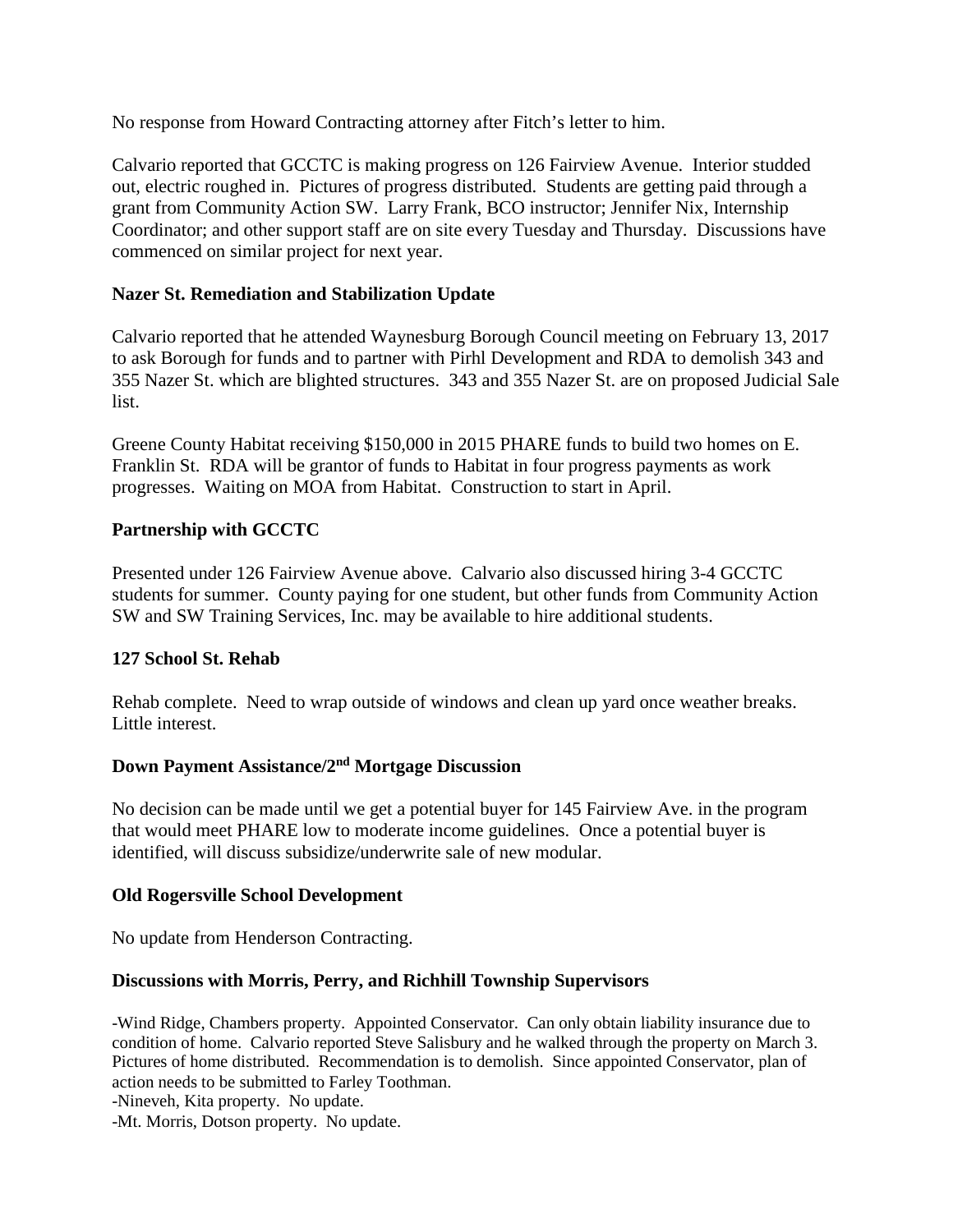# **362 E. Franklin St. (Habitat for Humanity and RDA E. Franklin St. Stabilization Project)**

On proposed 2017 Judicial Sale list.

#### **Development of Bonar and Woodland Ave. Property**

Calvario reported that Rick Kalsey contacted him regarding a builder/developed from Morgantown who may be interested in the site.

#### **Current Projects**

Calvario reported Steve Salisbury is working on 83 Second St. (should be completed in four weeks) and 296 5<sup>th</sup> Avenue, Crucible. Consistent help from community service volunteers through the Court, Greene County Prison, and SCI Greene inmates. When Salisbury is finished in Crucible, he will start on 333 Steel Hill Rd.

#### **Parkview Knoll, Carmichaels**

Colin Fitch reviewed promissory note documents and said they are fine. He suggested document be signed by Chairman of Board and attested by Secretary. Ralph Burchianti and Marcia Sonneborn asked about Ralph's email question on taking personal property and repayment terms of note. Calvario forgot to send Ralph's email to Fitch for review and will send to Fitch for comment.

#### **120 Short St., Clarksville**

Calvario reported closing on 120 Short, St. Clarksville on March 8.

## **NEW BUSINESS**

- 1. Homebuyer application for 83  $2<sup>nd</sup>$  St. Crucible distributed (Eva Rex and Walter Hlatky). After discussion, Marcia Sonneborn made a motion to set the selling price for 83  $2<sup>nd</sup>$  St. Crucible at \$67,500. Ralph Burchianti  $2<sup>nd</sup>$ . All were in favor and the motion passed. Calvario reported that the potential buyers, Eva Rex and Walter Hlatky, have given a \$3,000 down payment and LIPC for up to 12 months will be initiated.
- 2. Calvario reported that 133 Bowlby St. Waynesburg was donated to RDA on March 7. Fire in home 4-5 years ago. Home will be rebuilt.
- 3. Calvario distributed thank you letter from Community Action SW for partnering on WBLE (Work Based Learning Experience) Program.
- 4. Calvario reported that First Federal Savings and Loan donated home at 117 Duquesne St. Greensboro to RDA on March 9. Part of roof caved in. Home will be rebuilt.
- 5. Calvario reported that bids submitted in Tax Claim for 3 parcels (2 vacant) and home at 158 Greensboro Rd has been stopped. K. Kevin Kendralla filed petition to stop sale since adjoining property owner. Farley Toothman recused himself from case.

## **DIRECTOR'S REPORT**

1. Calvario reported that LIPC for 252 Cherry Alley Waynesburg was due on March 1, 2017. Couple has been meeting with Community Action SW Housing Counselor, but have not applied for mortgage. Couple working on credit scores. In conversation with Community Action SW Housing Counselor and buyers, three additional months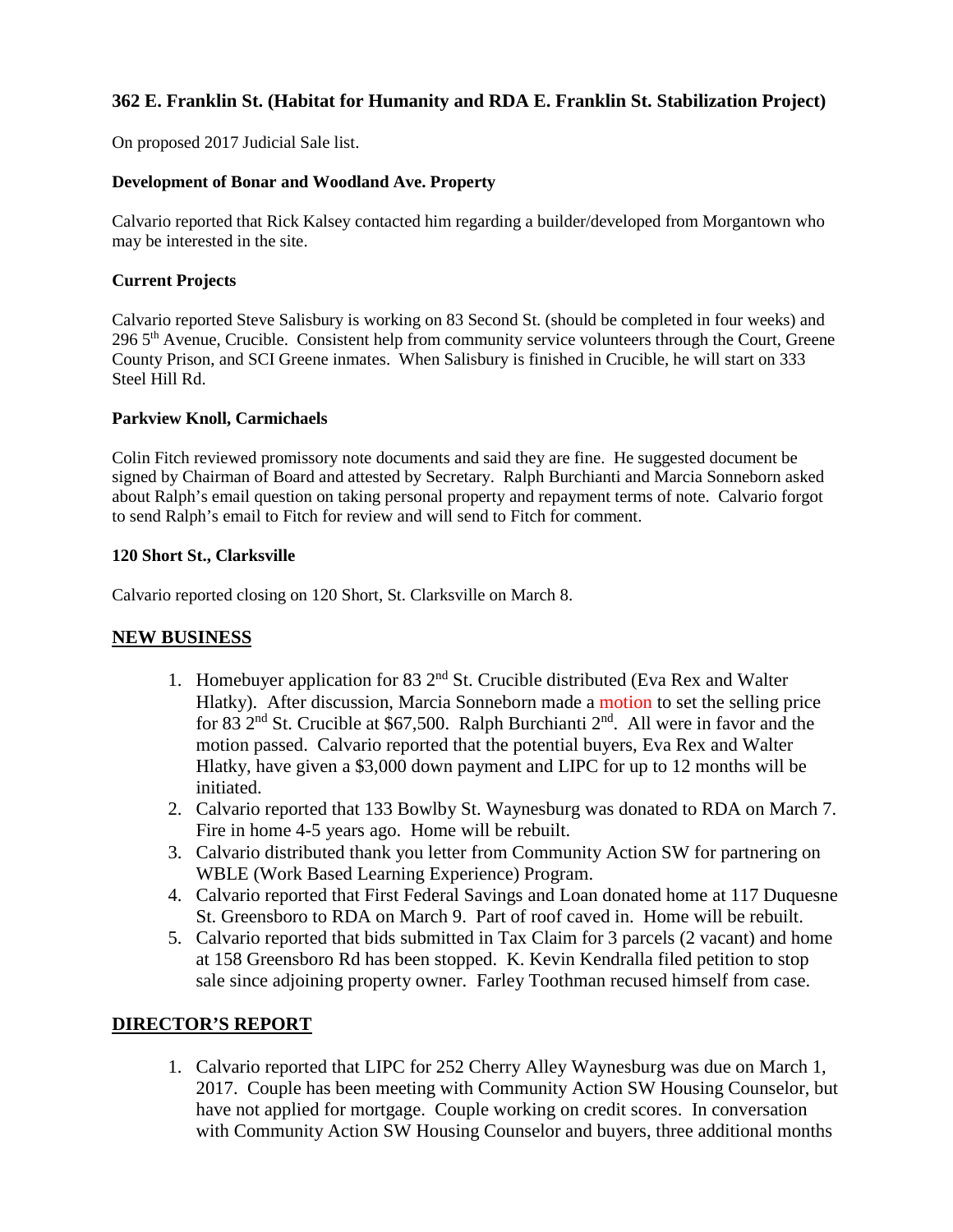are needed to be mortgage ready. After discussion, Barry Nelson made a motion to extend the LIPC up to three months, but couple must provide documentation that they are prequalified or at least making progress to be prequalified for mortgage within the three-month extension. Marcia Sonneborn 2<sup>nd</sup>. All were in favor and the motion passed.

- 2. Distributed and reviewed Bruce Shipley's homebuyer application and USDA Loan approval letter for 296  $5<sup>th</sup>$  Avenue Clarksville. Calvario reported home should be finished in 8 weeks and selling price will need to be established at April meeting.
- 3. Calvario reported that he met with Colleen Nelson to develop plan on how she could get the word out on RDA and promote homes available for sale. Summary of how Colleen can assist should be available at April meeting.
- 4. Calvario gave summary of funds tied up in properties currently: A. Land Installment Purchase Contracts (gross amount due, all numbers are approximate): -252 Cherry Alley, Waynesburg  $$55,000$ -1880 Jefferson Road, Rices Landing \$40,200 -363 Nazer St, Waynesburg \$48,000 -156 Larimer Avenue, Bobtown  $$56,600$ -56 W. Lincoln St. and 292 S. Morris St (apartments donated to \$56,000 RDA by Tad and Linda Klaner)  $-83$  2<sup>nd</sup> St. Crucible (LIPC should be signed by mid-April) \$64,500 TOTAL \$320,300 B. Homes For Sale: -145 Fairview Avenue, Jefferson  $$140,000$ -127 School St. Clarksville  $$70,500$ C. Homes Under Construction  $-296$  5<sup>th</sup> Avenue Crucible (purchased at Sheriff Sale for \$2,000) -126 Fairview Avenue, Jefferson (vo-tech project) \$75,000 (approximate amount in home as of 3-10-17, not complete) D. Homes in Inventory -333 Steel Hill Rd., Mt. Morris -133 Bowlby St., Waynesburg -117 Duquesne St., Greensboro -120 Short St., Clarksville (slated for demo) E. Other Properties -Floral Shop (as of 3-10-17) \$386,000 -193 S. Washington St. (vacant land) -Rogersville School (vacant land) -1 lot in Delancy Heights -Baily's Crossroads (vacant land)

After discussion Ralph Burchianti asked for quarterly report on all properties in control of RDA. Additionally, Calvario asked to prepare historical report on houses put back on tax rolls, amount of grant money obtained, etc.

-480 W. Roy Furman Highway, Wind Ridge (conservator)